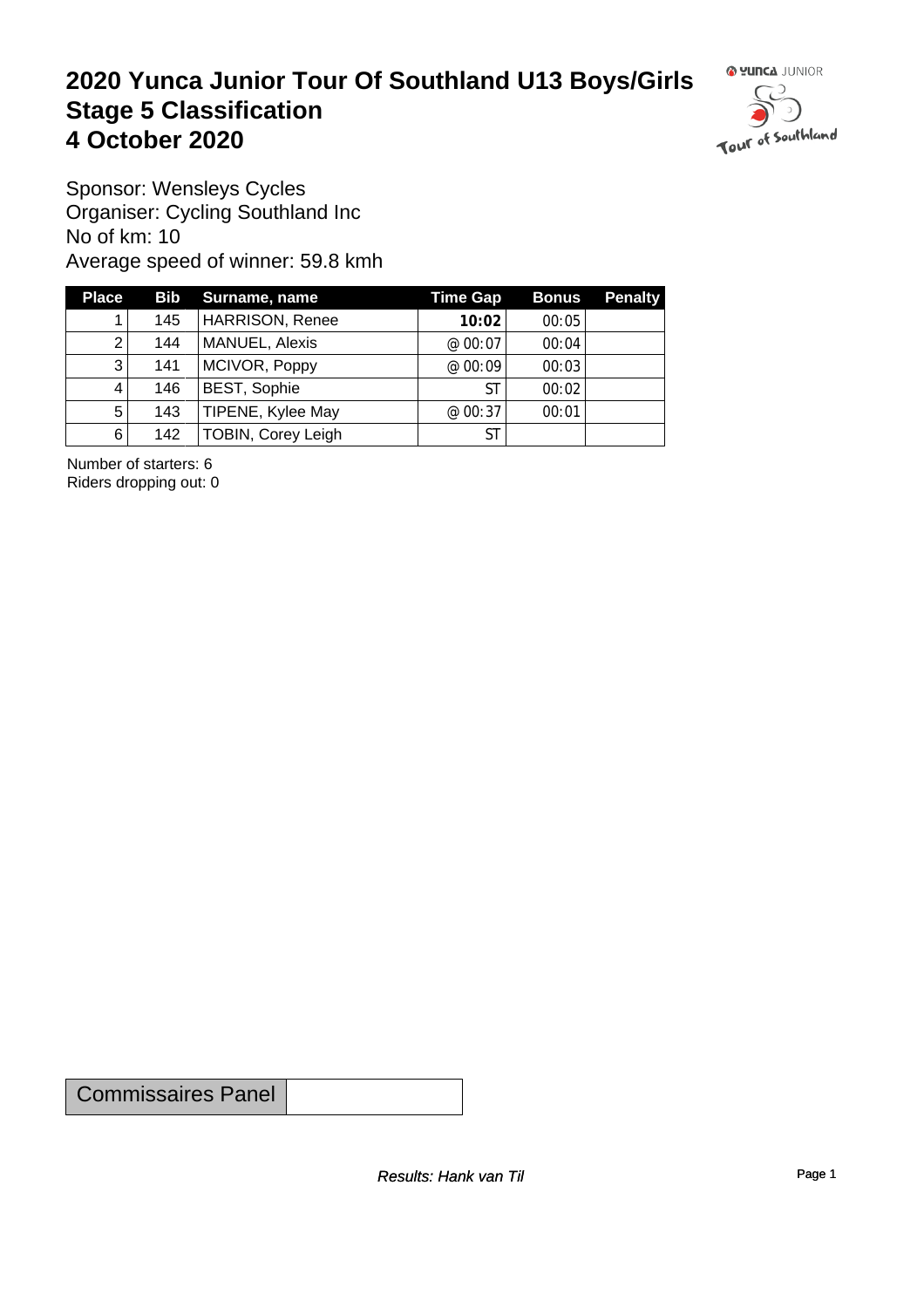## **2020 Yunca Junior Tour Of Southland U13 Boys/Girls General Classification (Stage 5)**<br>
4 October 2020 **4 October 2020**



Organiser: Cycling Southland Inc

| <b>Place</b> |     | <b>Bib</b> Surname, name  | Time Gap |
|--------------|-----|---------------------------|----------|
|              | 145 | <b>HARRISON, Renee</b>    | 2:14:05  |
| 2            | 141 | MCIVOR, Poppy             | @ 02:00  |
| 3            | 146 | <b>BEST, Sophie</b>       | @03:15   |
| 4            | 144 | MANUEL, Alexis            | @ 07:37  |
| 5            | 142 | <b>TOBIN, Corey Leigh</b> | @08:16   |
| 6            | 143 | TIPENE, Kylee May         | @ 21:40  |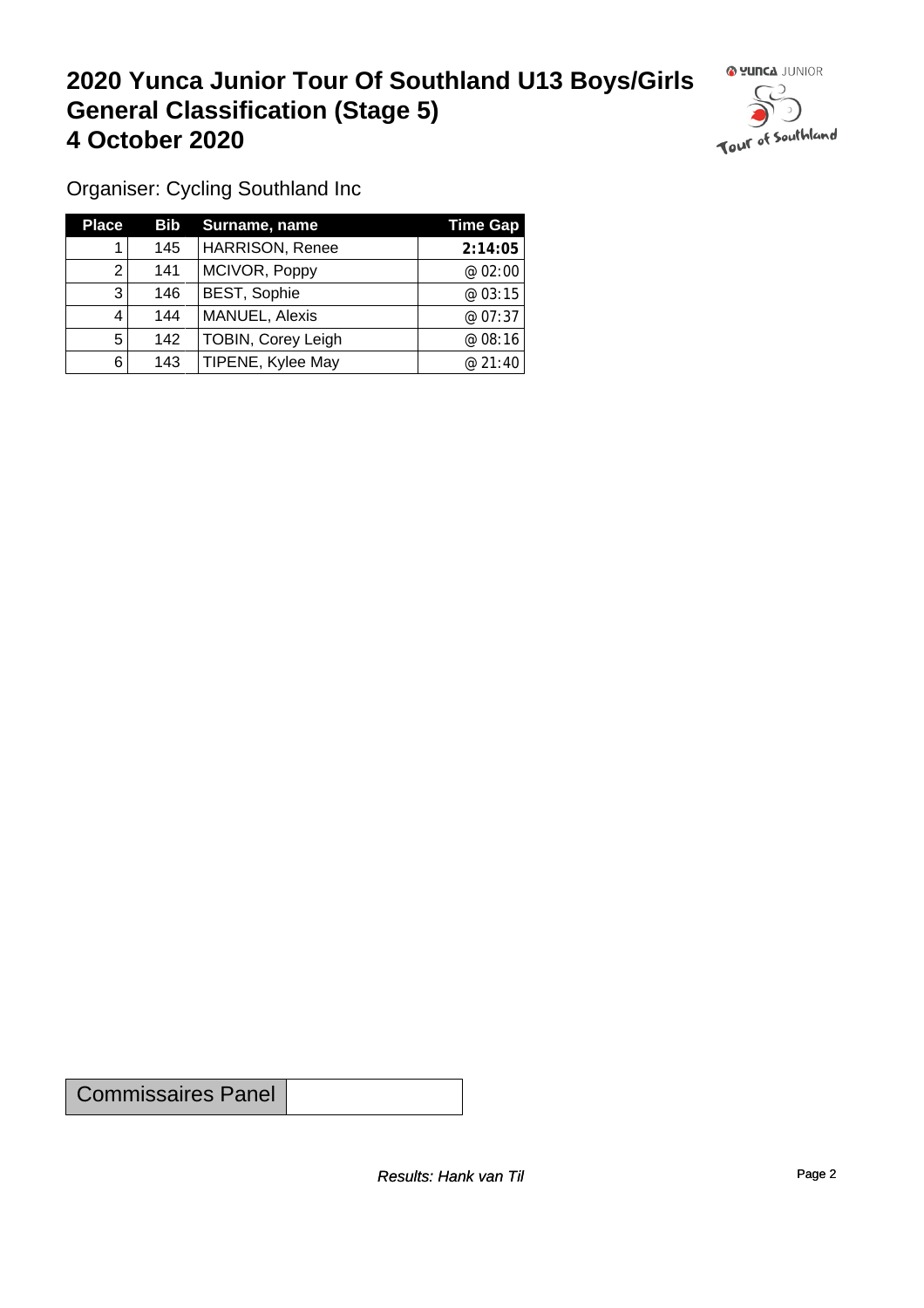### **2020 Yunca Junior Tour Of Southland U13 Boys/Girls Sprint Classification (Stage 5) 4 October 2020**



Organiser: Cycling Southland Inc

| <b>Place</b> |     | <b>Bib</b> Surname, name | <b>Points</b> |
|--------------|-----|--------------------------|---------------|
|              | 144 | <b>MANUEL, Alexis</b>    | 10            |
|              | 145 | <b>HARRISON, Renee</b>   |               |
| 3            | 142 | TOBIN, Corey Leigh       |               |
|              | 141 | MCIVOR, Poppy            |               |
| 5            | 146 | <b>BEST, Sophie</b>      |               |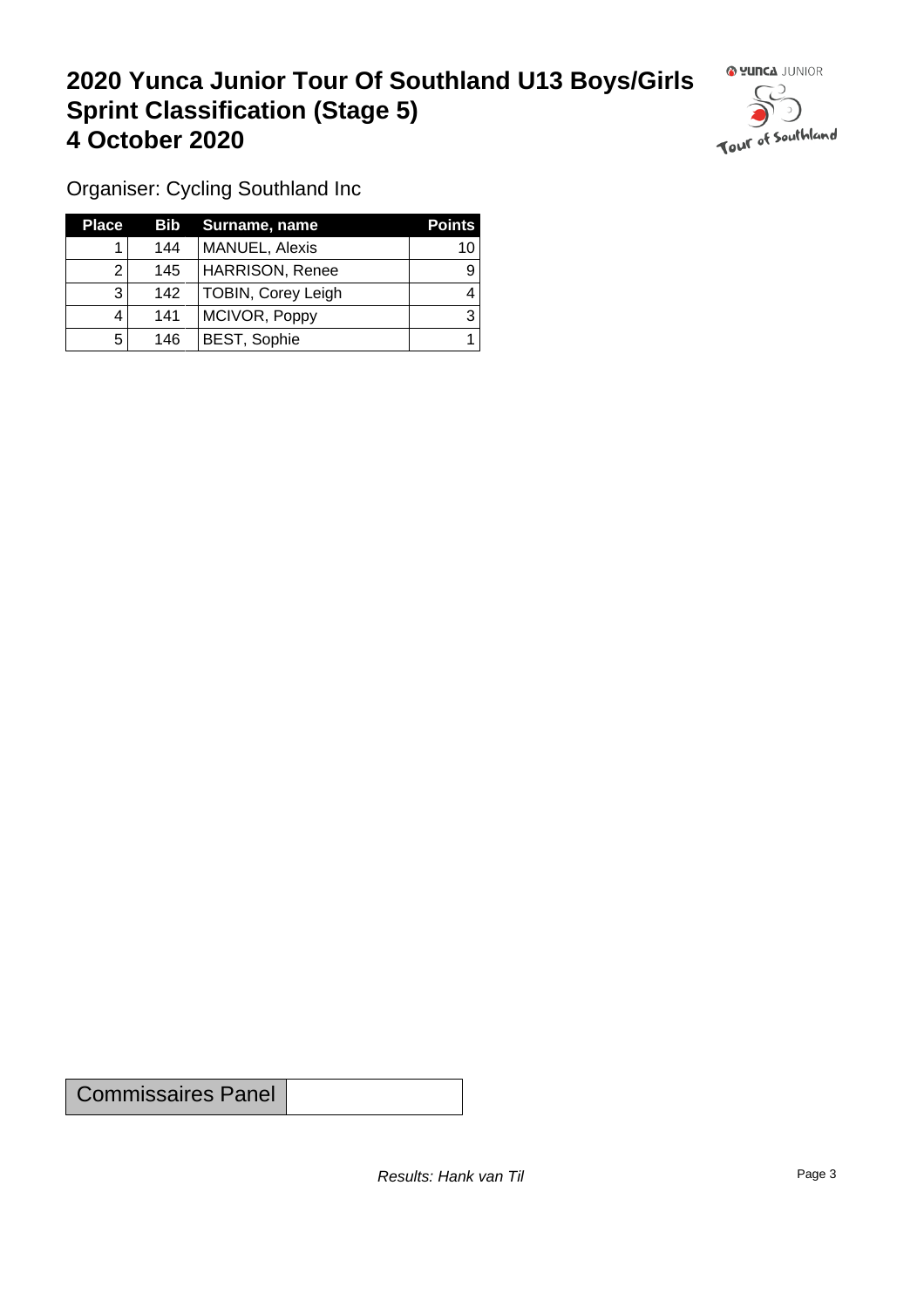### **2020 Yunca Junior Tour Of Southland U13 Boys/Girls KOM Classification (Stage 5) 4 October 2020**



Organiser: Cycling Southland Inc

|                |     | Place Bib Surname, name | <b>Points</b> |
|----------------|-----|-------------------------|---------------|
|                |     | 145   HARRISON, Renee   | 10            |
| $\overline{2}$ | 141 | MCIVOR, Poppy           |               |
|                | 146 | <b>BEST, Sophie</b>     |               |